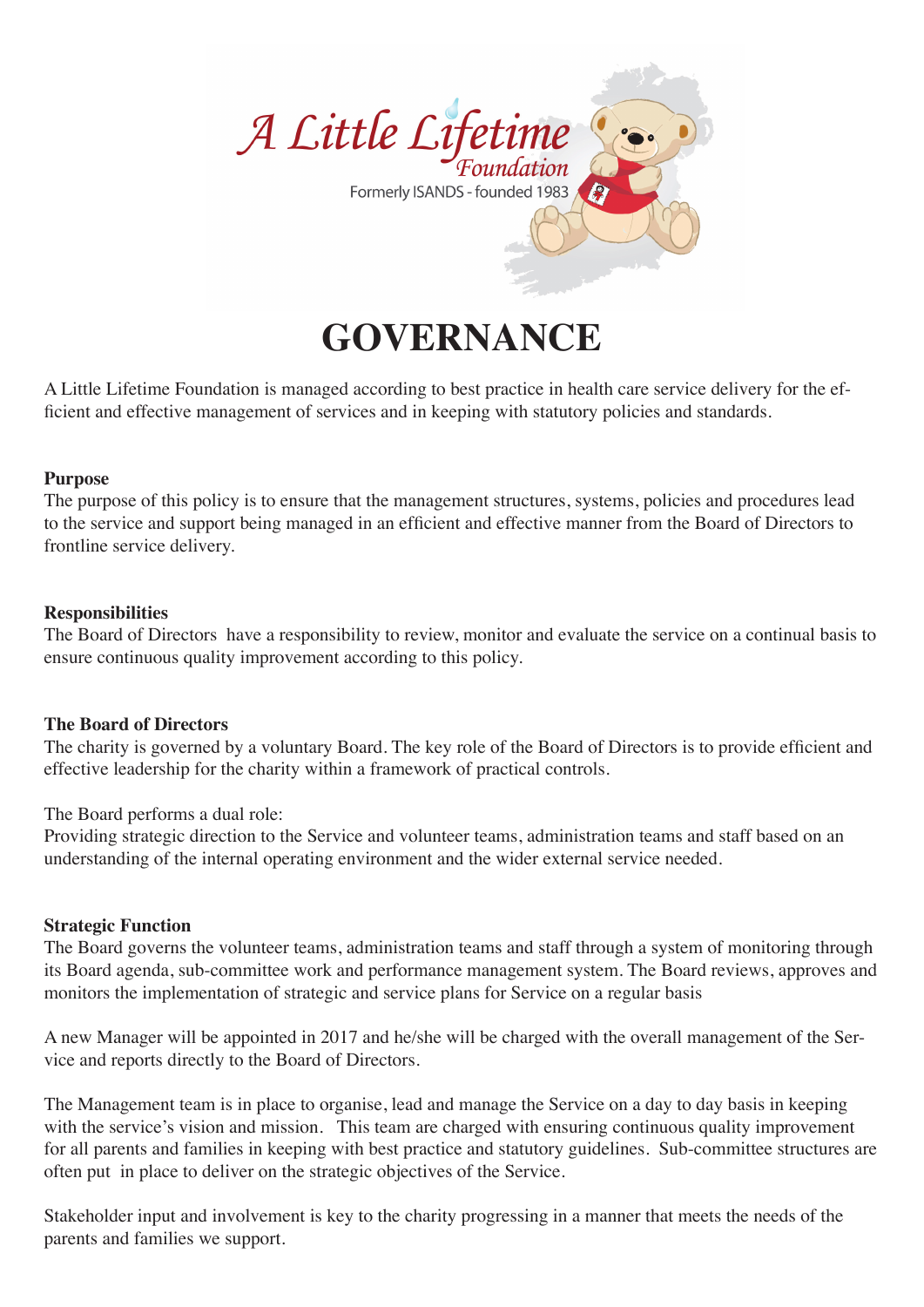

# **PRIVACY**

## **Privacy Statement**

A Little Lifetime Foundation is committed to protecting the privacy of users of this website. We are aware that as a user of this website you care about the security and privacy of your information.

In order to make a donation to A Little Lifetime Foundation or to become a Subscriber or to register to use our On-line Forum or use our Shop facility you will be asked for information when you register with us. We will require, your name, email address and country of residence to register you on the website. In addition, when you make a donation on the website or buy from the charity shop, we will also require your credit card number. The information received from you will only be disclosed to such third parties as may be necessary, in order to process your donation. By registering with us and by your use of the site and acceptance of the terms and conditions of use, you hereby authorise us to convey this information to suitable third parties with philanthropic, charitable and socially progressive aims.

Any "personal data" submitted to ALLF via this website is held subject to the Data Protection Act 1988 and 2003. Where "personal data" is submitted this information is treated in strict confidence.

We will take reasonable precautions to prevent the loss, misuse or alteration of information you give us. Agents or contractors of A Little Lifetime Foundation who have access to information you give us in the course of providing services to us are required to keep that information confidential and are not permitted to use it for any purpose other than to carry out the services which they are performing for us.

We endeavour to ensure the highest level of security as regards your credit card details, during your use of this site by using Realex software and Realex Vault which encrypts information which you have inputted. You should note however, that internet transmissions are never completely private or secure. You accept that any information or message you send to the site may be intercepted or read by others. You hereby acknowledge and accept that we have no responsibility and shall accept no liability whatsoever for loss, injury or damage occasioned by the interception by third parties of your transmissions, or the disclosure of information including but not limited to credit card numbers by any party with whom you transact, nor do we offer any guarantees, warranties or indemnities as to the security or otherwise of any information which you give us.

If you have given us information about yourself and would like copies of that information, or you would like us to correct any factual inaccuracies in that information, or if you would like that information deleted from our records, then please contact us at info@alittlelifetime.ie. We will use reasonable efforts to supply, correct or delete information about you on our files. We are entitled to charge you a fee for supplying you with copies of information which we hold.

If you choose to visit this site and use this site, your visit and use and any dispute arising therefrom in respect of privacy, is subject to this Privacy Statement and our Terms and Conditions of use including the limitations and the exclusions expressed and included therein.

This Privacy Statement will be the subject of change and will be updated on our website.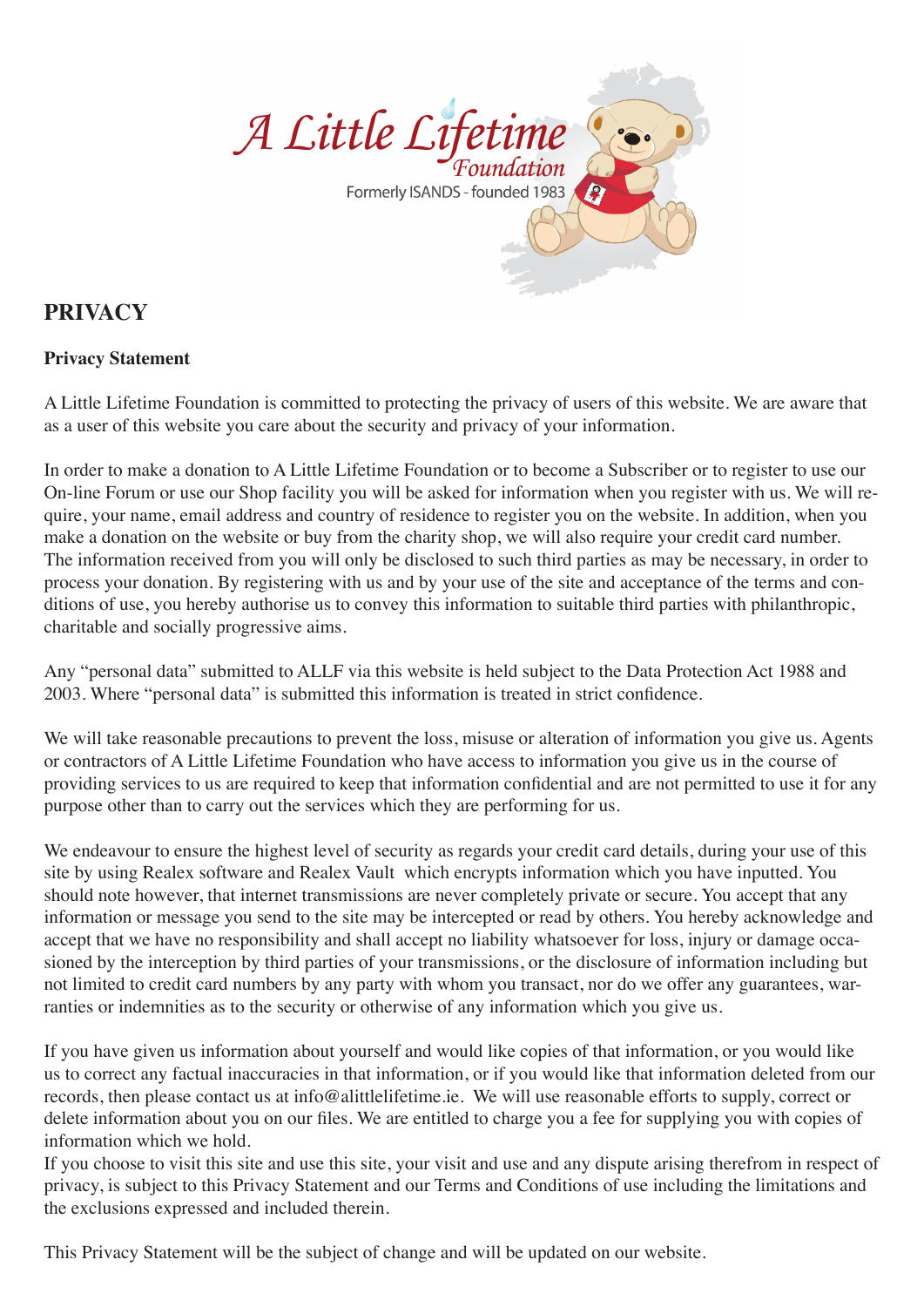## Email Privacy

When you subscribe to A Little Lifetime Foundation Mailing List, your email address is never shared with any third parties, and you can unsubscribe by emailing us at info@alittlelifetime.ie at any time.

Visit www.dataprotection.ie for further information

We may provide your data to a third party, including outside the European Economic Area, for data processing or analysis. With strict security procedures in place, we endeavour to protect your data at all times

Approved and Adopted July 2016 by Board of A Little Lifetime Foundation